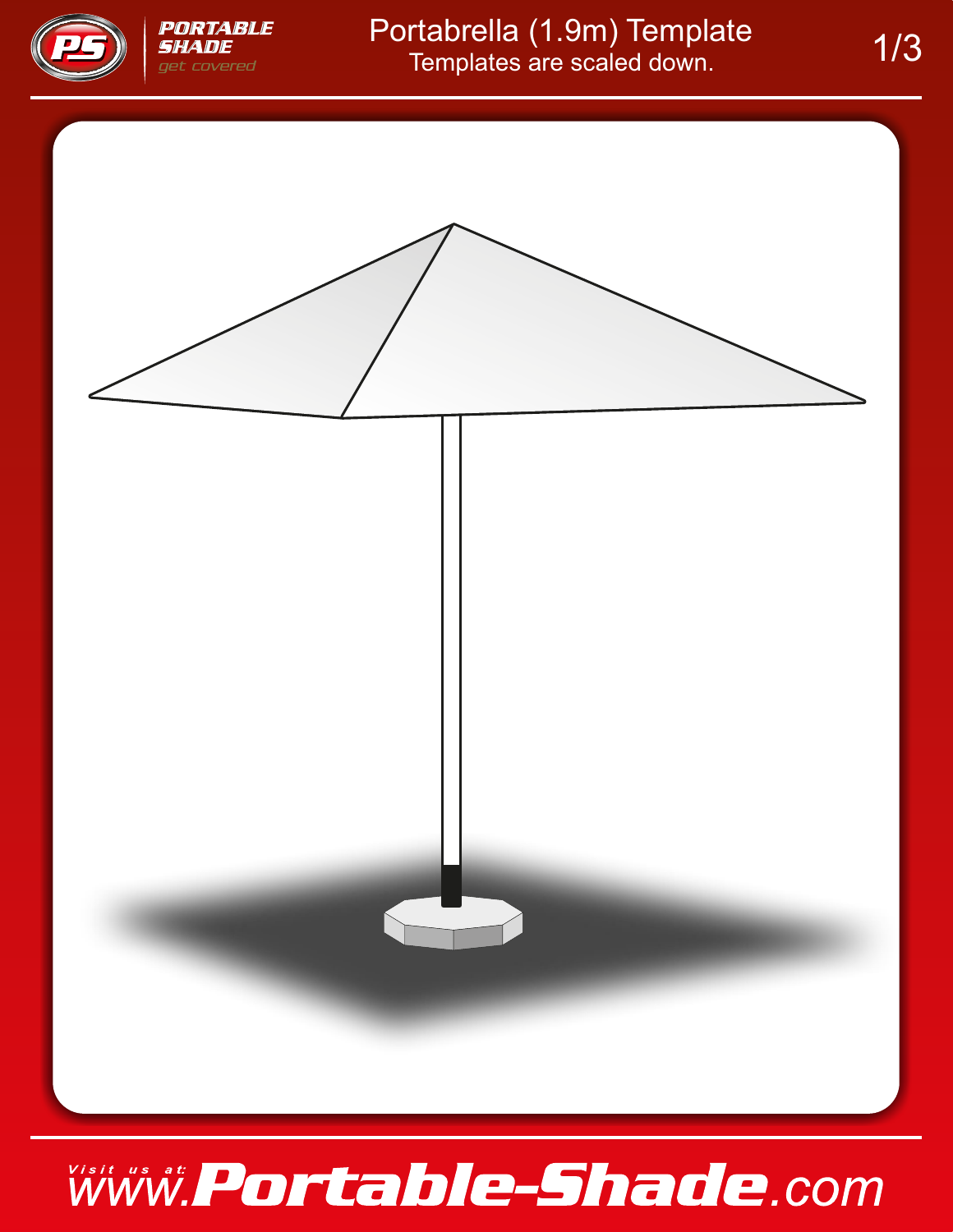#### **ARTWORK GUIDELINES**



- All provided artwork will first be checked and a proof returned for approval before commencing production.
- All images must either be supplied as CMYK or preferably Pantone, not RGB.
- \* Due to the nature of digital printing, we cannot print gold or flourescent pantones.
- \* Because no two printers print color the same, it is therefore essential that the correct Pantone colors are supplied with artwork in order for us to match the colors.
- \* We cannot match CMYK or RGB values.
- \* If artwork is supplied in CMYK\RGB, a printed swatch must either be signed off, or a written acknowledgment must be sent to us confirming go ahead to print the job without matching of colors.
- Open end files are preferred in CorelDRAW format but Adobe files are also accepted.
	- \* Exported artwork need to be supplied as either vector EPS\PDF files or high resolution raster files.
	- \* Images saved from a web site and other such low res files cannot be used.

• Flat images(Raster files) need to be supplied with a minimum resolution of 150DPI actual size.

- \*Low resolution flat images become pixilated and display extremely poor when enlarged.
- \*We will not be held responsible for pixilation of low resolution flat images.

\*We cannot adjust the color of flat images and thus will not be held responsible for incorrect print of color.

- \*Redrawing fee for JPG, TIF, PNG or any other flat image format is R250 per image per hour.
- All fonts in vector artwork need to be converted to outlines or curves. \* Alternatively, please supply the font files
- Templates for all our products are available for download from our website.
- \* Please DO NOT flatten the template markings on to the artwork, these markings are for reference only.
- \* There MUST be enough Bleed as indicated in the templates.

# www.Portable-Shade.com